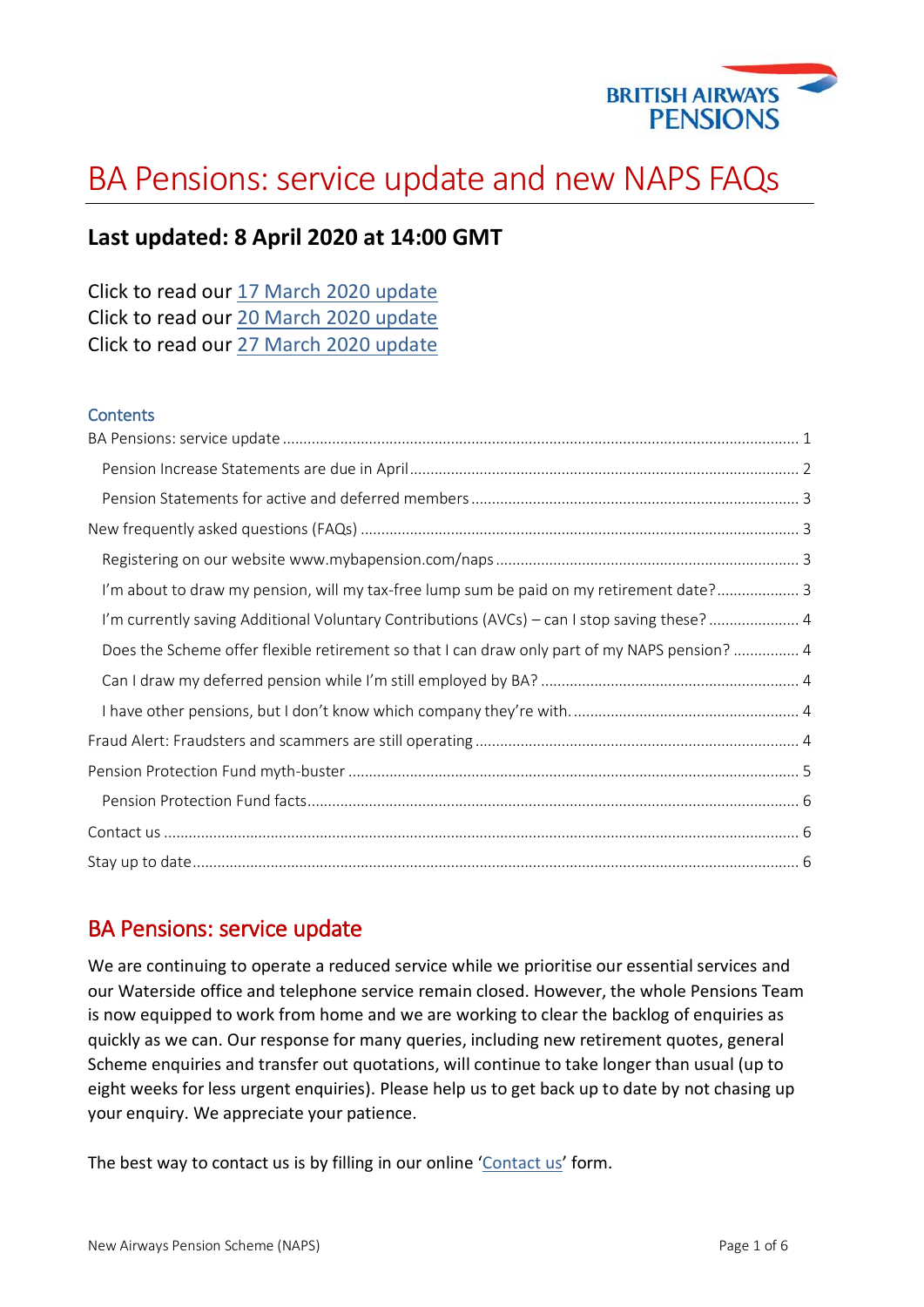#### **You can still write to us**

All mail received at our PO Box in Liverpool is scanned and delivered to us electronically each day, so we are continuing to receive all our post as normal, including any enquiries or pension forms that you send us in the post.

#### **We're still sending replies by post**

Unlike many other UK pension schemes, we send almost all of our outgoing mail through an online facility that we can access remotely. So, we're in the fortunate position of being able to continue to provide pension statements and quotations by post. However, the postal system in some countries is severely affected by the current COVID-19 situation and we can't guarantee that any information we send by post will reach you within the timescale we'd normally expect.

#### **We can now email pension quotations to you**

If you've registered to manage your pension online on [www.mybapension.com,](http://www.mybapension.com/) we can email your pension quotations to your registered email address via an encrypted email system. For security reasons, you must access any secure emails we send to you within three days, after which access will expire. We cannot send personal information to an email address not registered on [Mybapension Online](https://www.mybapension.com/users/sign_in) as sending personal information by regular email is not secure.

If you would like us to reply to your enquiry by secure email, please request this when you contact us.

On 27 March 2020, we wrote to our members and pensioners, who have not yet registered to manage their BA pension online on www.mybapension.com, to update them on our service and provide a reminder of their registration password. We're pleased that many more members have been able to support our request to keep up-to-date online. Some members have contacted us who are having difficulty in registering on our website. We have tackled some of the common registration issues in our FAQs below and we ask you to please persevere and to use the '[Contact us](https://www.mybapension.com/naps/contact-us)' form to get in touch if you're unable to register successfully.

### <span id="page-1-0"></span>Pension Increase Statements are due in April

Our 2019/20 P60 certificates are already available within the secure section of our website, [Mybapension Online,](https://www.mybapension.com/users/sign_in) for all eligible pensioners who are receiving a pension from NAPS.

We are aiming to have your 2020 pension increase statements available online by the third week of April. If you are eligible for a pension increase, we'll send you an email alert as soon as your statement is available.

If you have not registered to manage your pension online and you usually receive a pension increase statement by post, your P60 certificate will be included with your statement, as usual.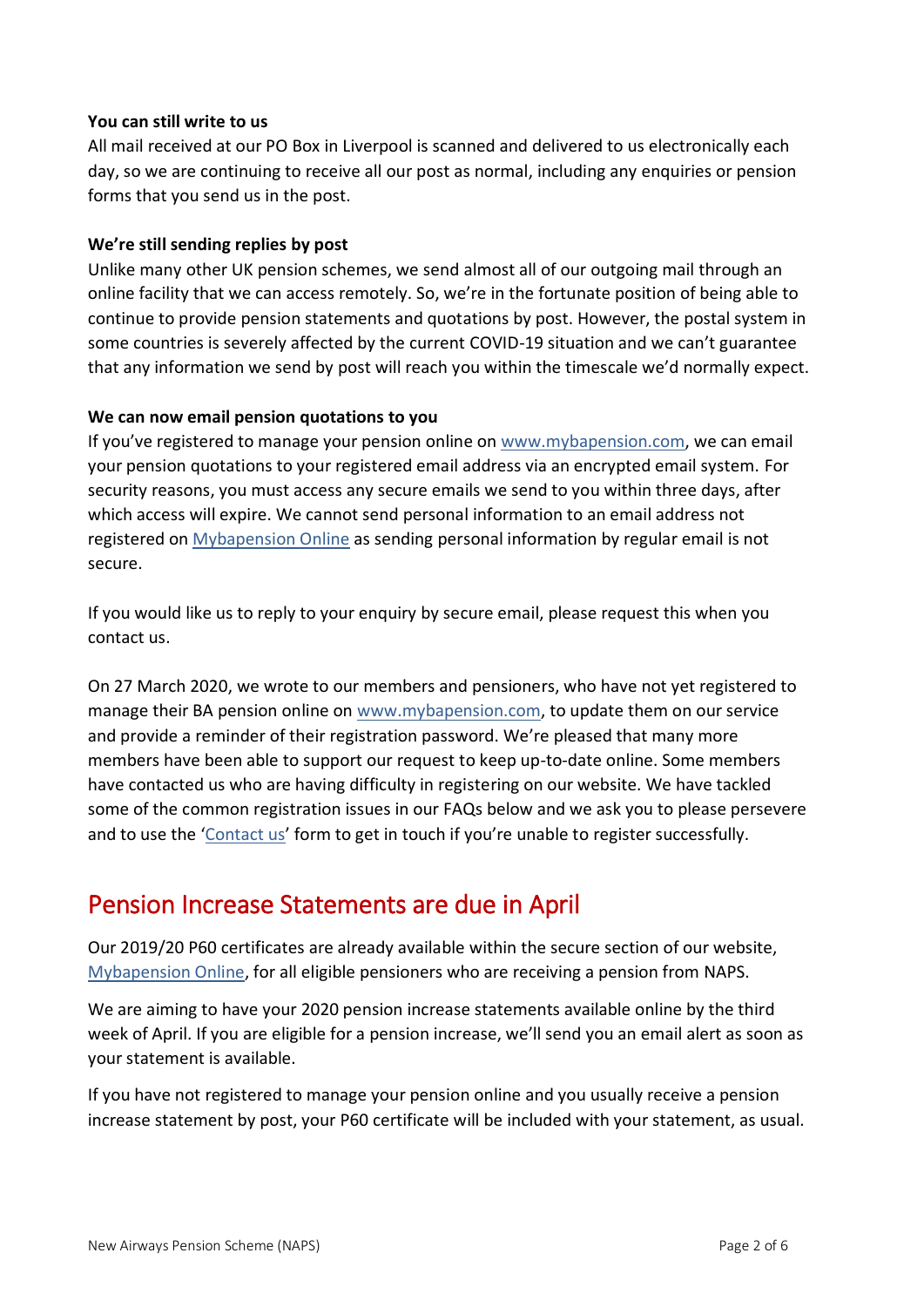### <span id="page-2-0"></span>Pension Statements for active and deferred members

We are currently aiming to provide your 2020 pension statement at the end of May (if you usually receive one of these). Your online pension modeller will also be updated with your latest pension figures at the same time. The pension modeller enables you to check the amount of tax-free lump sum and yearly pension you can take at retirement ages up to age 65.

### <span id="page-2-1"></span>New frequently asked questions (FAQs)

### <span id="page-2-2"></span>Registering on our website www.mybapension.com/naps

**My password is not recognised. The on-screen message says, "Invalid reference number or password." I have not received the confirmation email. I received the email but saw an error message when I clicked the link in the email.**

You can find answers to these questions, and more, in our [registration FAQs,](https://www.mybapension.com/users/sign_up#%20registration-faqs) displayed at the bottom of the registration screen.

#### **Can I use a shared email address?**

We recommend that you register with a unique email address that is not shared with anyone else. Our email programme automatically removes duplicate email addresses. So, if you use the same email address as another registered member, you may not receive email alerts about your pension.

If you cannot set up a personal account with your existing email provider, there are plenty of free email account providers available, including Gmail, Yahoo, Outlook and iCloud mail that are quick and easy to set up.

# <span id="page-2-3"></span>I'm about to draw my pension, will my tax-free lump sum be paid on my retirement date?

Yes. We are continuing to make retirement lump sum and pension payments on time and we will usually send the payment on the first working day following your retirement date. Once we have made the payment, the money will usually be available in your UK bank account within five working days. Payment to an overseas bank may take longer.

If you have AVCs, and you are retiring before the last day of the month, we pay the portion of your tax-free lump sum relating to your NAPS pension on the first working day following your retirement date. We pay the portion relating to your AVCs at the end of the month, once we know your final AVC balance.

We will usually make your first pension payment at the end of the month after the month in which you start to draw your pension. For example, if you are drawing your pension from 21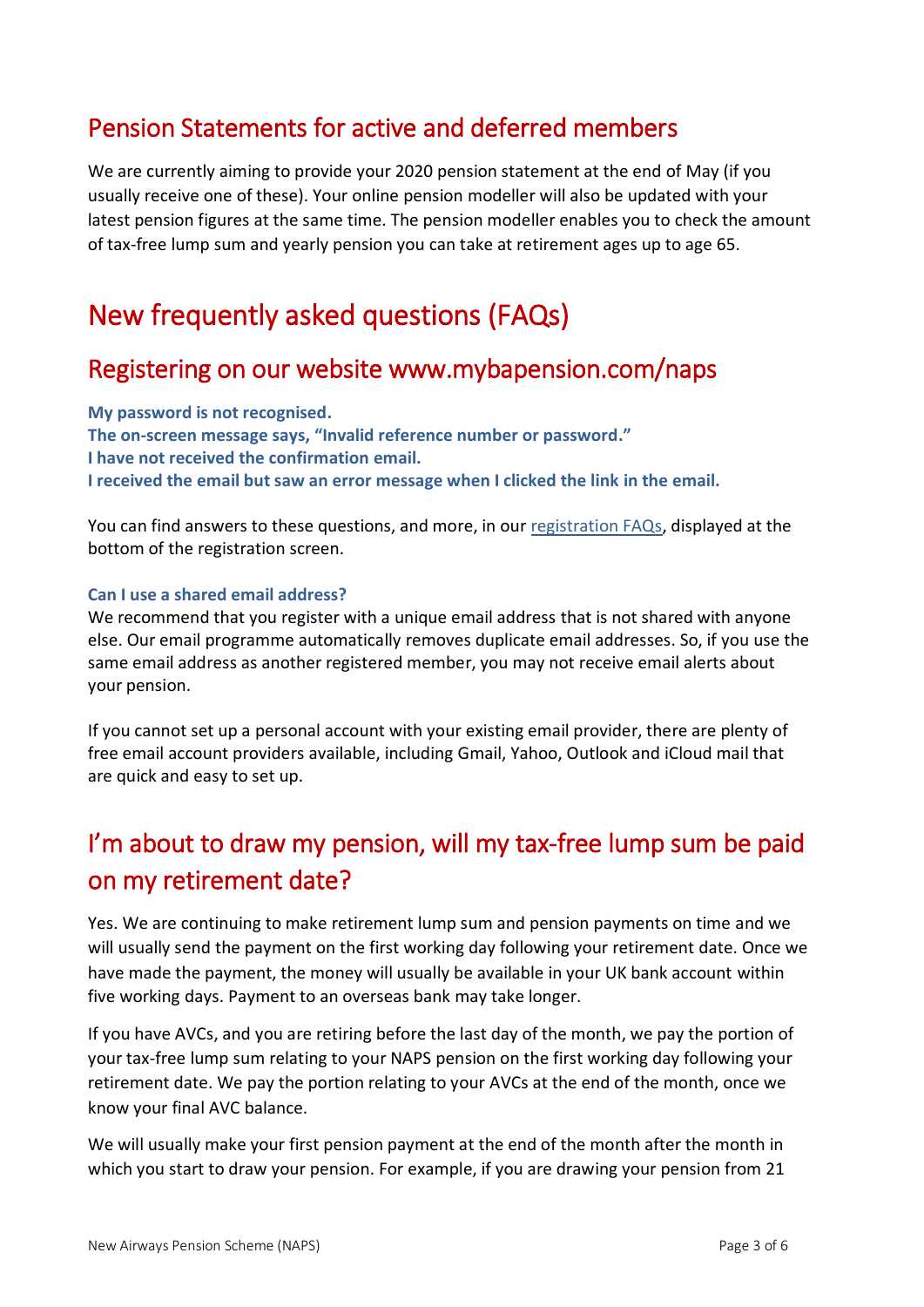April, we will make your first payment at the end of May, and it will include your pension from 21 April to 31 May.

## <span id="page-3-0"></span>I'm currently saving Additional Voluntary Contributions (AVCs) – can I stop saving these?

NAPS closed to future build-up from 1 April 2018 and members ceased to make both Scheme contributions and AVCs from that date. If you are currently saving AVCs from your BA pay to the British Airways Pension Plan (administered by Aviva), you can change these via the '[Select](https://my.baplc.com/autosso/login.jsp)' portal on the BA intranet.

## <span id="page-3-1"></span>Does the Scheme offer flexible retirement so that I can draw only part of my NAPS pension?

No. The Scheme does not currently include an option that allows a deferred member to draw only part of their pension.

### <span id="page-3-2"></span>Can I draw my deferred pension while I'm still employed by BA?

Yes, from age 55. Most members can log in to [Mybapension Online](https://www.mybapension.com/users/sign_in) and use the online pension modeller to check the amount of tax-free lump sum and yearly pension they can take at various retirement ages up to age 65.

If you wish to draw your deferred pension, simply contact us around three months before your planned retirement date.

If you are approaching your normal retirement age (NRA), we will write to you automatically with full details of your pension options about four months before you reach your NRA.

# <span id="page-3-3"></span>I have other pensions, but I don't know which company they're with.

If you think you may have benefits from another pension scheme that you might have lost track of, you can contact The Pension Tracing Service through the [GOV.UK website.](https://www.gov.uk/find-pension-contact-details)

# <span id="page-3-4"></span>Fraud Alert: Fraudsters and scammers are still operating

Sadly, and inevitably, the current Coronavirus outbreak also provides fraudsters and scammers with opportunities to take advantage of the situation.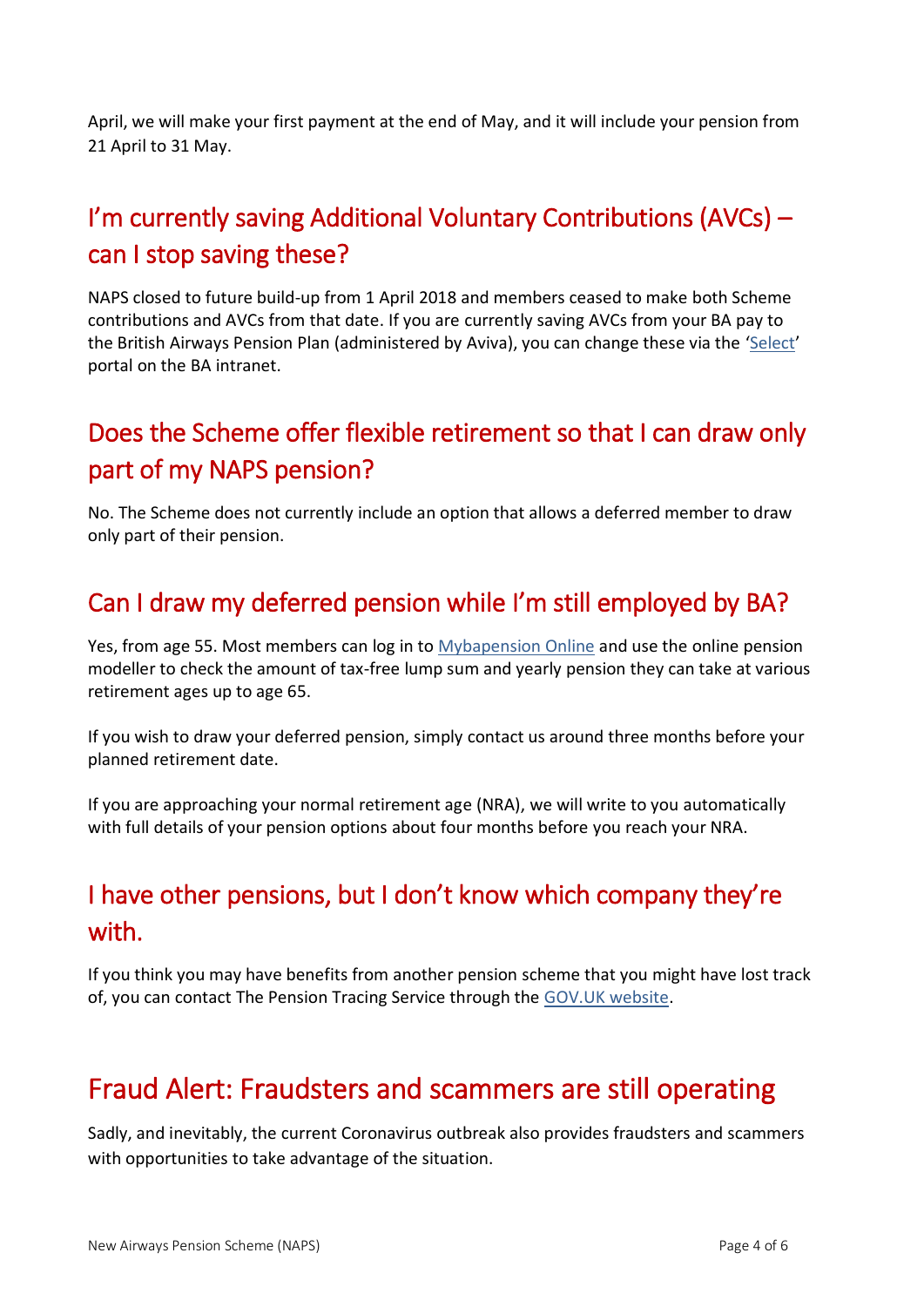#### **Look out for:**

- Fake emails (often pretending to be from financial companies such as banks) asking you for personal or security details.
- Fake products for sale on websites with so many items sold out in the shops, it's easy to be caught out by an online "bargain" that seems too good to be true.
- Suspicious phone calls: It's a good idea to never respond to a request for personal information over the telephone.
- Burglars posing as health workers. Anyone who usually visits your home should have photo-ID. If they're there legitimately, they should not mind you taking time to check this before you allow them into your home.
- **•** Pension scams: People are being contacted out of the blue and encouraged to take their money out of their pension pots.

#### **Find out more:**

The **Pensions Advisory Service** has issued its guidance on pensions and [investments.](https://www.pensionsadvisoryservice.org.uk/about-pensions/when-things-change/coronavirus-how-will-this-affect-my-pension-or-investments)

**The Pensions Regulator** has issued advice for [savers.](https://www.thepensionsregulator.gov.uk/en/media-hub/press-releases/2020-press-releases/covid-19-savers-stay-calm-and-dont-rush-financial-decisions)

<span id="page-4-0"></span>The **Financial Conduct Authority** has also issued guidance on how to avoid [Coronavirus](https://www.fca.org.uk/news/news-stories/avoid-coronavirus-scams) scams.

# Pension Protection Fund myth-buster

We've received more questions about the Pension Protection Fund ("the PPF"), following our 20 March 2020 update. Here we debunk some common misconceptions about the PPF.

#### **The PPF takes on a scheme as soon as an employer goes bust**.

Following an employer's insolvency, the scheme enters an assessment period. During this time the trustees of the scheme remain in control of the day-to-day management of the scheme, but the PPF exercises the scheme's creditor rights in the employer's insolvency.

#### **When an employer goes bust, the pension scheme always goes into the PPF.**

If a scheme has enough funds to pay at least the level of benefits provided by the PPF, it is unlikely that it would be accepted into the PPF. The PPF would decide what action would be appropriate; whether the scheme should be wound up (i.e. the benefits should be secured via insurance companies) or continue to run on as a closed scheme. If an employer goes bust, the level of the scheme's funding would need to be assessed at that time before a decision could be made to run the scheme on or to enter the PPF. This is a complicated process that can take around two years to complete.

#### **Everyone loses if a scheme enters the PPF**.

Broadly, if members are over their scheme normal retirement age (NRA) at the date their employer entered insolvency, they get 100% of what was in payment. If a member was under their scheme NRA, they get 90% of what they were promised, subject to the PPF compensation cap. Yearly increases paid during members' retirements are likely to be less than they would have received from their employer's scheme.